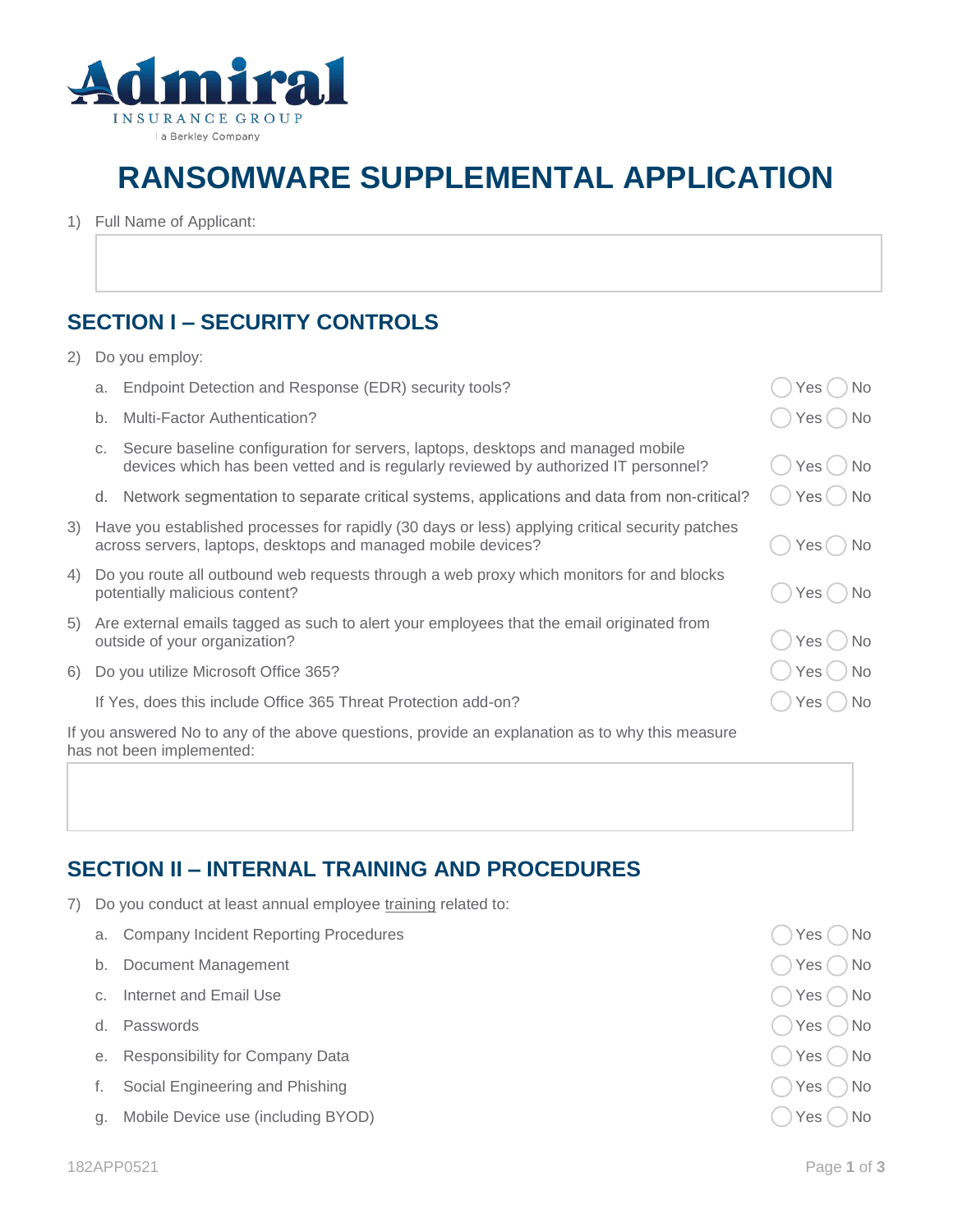| 8)                                                                                                                           |               |    | Do you conduct at least annual employee cyber competence testing such as:                                                            |               |  |  |  |  |
|------------------------------------------------------------------------------------------------------------------------------|---------------|----|--------------------------------------------------------------------------------------------------------------------------------------|---------------|--|--|--|--|
|                                                                                                                              |               |    | a. Social engineering attacks (i.e. Phishing, baiting, scareware, etc.)                                                              | No<br>Yes (   |  |  |  |  |
|                                                                                                                              | b.            |    | Physical security (locked and secured computer devices)                                                                              | No.<br>Yes( ) |  |  |  |  |
| 9)                                                                                                                           |               |    | Do you employ password management procedures that include complexity requirements<br>and regular (90 days or less) password changes? | Yes()No       |  |  |  |  |
| 10) Do you require encryption of PII/PHI files while:                                                                        |               |    |                                                                                                                                      |               |  |  |  |  |
|                                                                                                                              |               | a. | In transit                                                                                                                           | Yes()No       |  |  |  |  |
|                                                                                                                              |               | b. | At rest                                                                                                                              | Yes ( ) No    |  |  |  |  |
| 11) Do you have rapid (7 days or less) account access termination procedures for employees                                   | No.<br>Yes( ) |    |                                                                                                                                      |               |  |  |  |  |
| If you answered No to any of the above questions, provide an explanation as to why this measure<br>has not been implemented: |               |    |                                                                                                                                      |               |  |  |  |  |

## **SECTION III – DATA BACKUP AND RECOVERY**

| 12) Do you maintain an incident response plan which includes business continuity mitigation<br>procedures in the event of a ransomware threat? | Yes ( ) No    |  |  |  |  |  |
|------------------------------------------------------------------------------------------------------------------------------------------------|---------------|--|--|--|--|--|
| 13) Do you make regular (at least monthly) backups of critical systems, applications and data?                                                 | Yes()No       |  |  |  |  |  |
| 14) Is backup access subject to separate authorization credentials which are maintained separately<br>from common system credentials?          | $Yes$ $No$    |  |  |  |  |  |
| 15) Are backup files disconnected and kept separate from your organization's general network?                                                  | ◯ Yes ◯ No    |  |  |  |  |  |
| 16) Are backup files encrypted?                                                                                                                | Yes () No     |  |  |  |  |  |
| 17) Do you test the successful restoration and recovery of key server configurations and data from<br>backups?                                 | No.<br>Yes (C |  |  |  |  |  |
| If Yes, how often?                                                                                                                             |               |  |  |  |  |  |
| If you apowered No to ony of the above questions, provide an evalenction as to why this measure                                                |               |  |  |  |  |  |

If you answered No to any of the above questions, provide an explanation as to why this measure has not been implemented:

Please include any additional information that may be relevant to this questionnaire (optional):